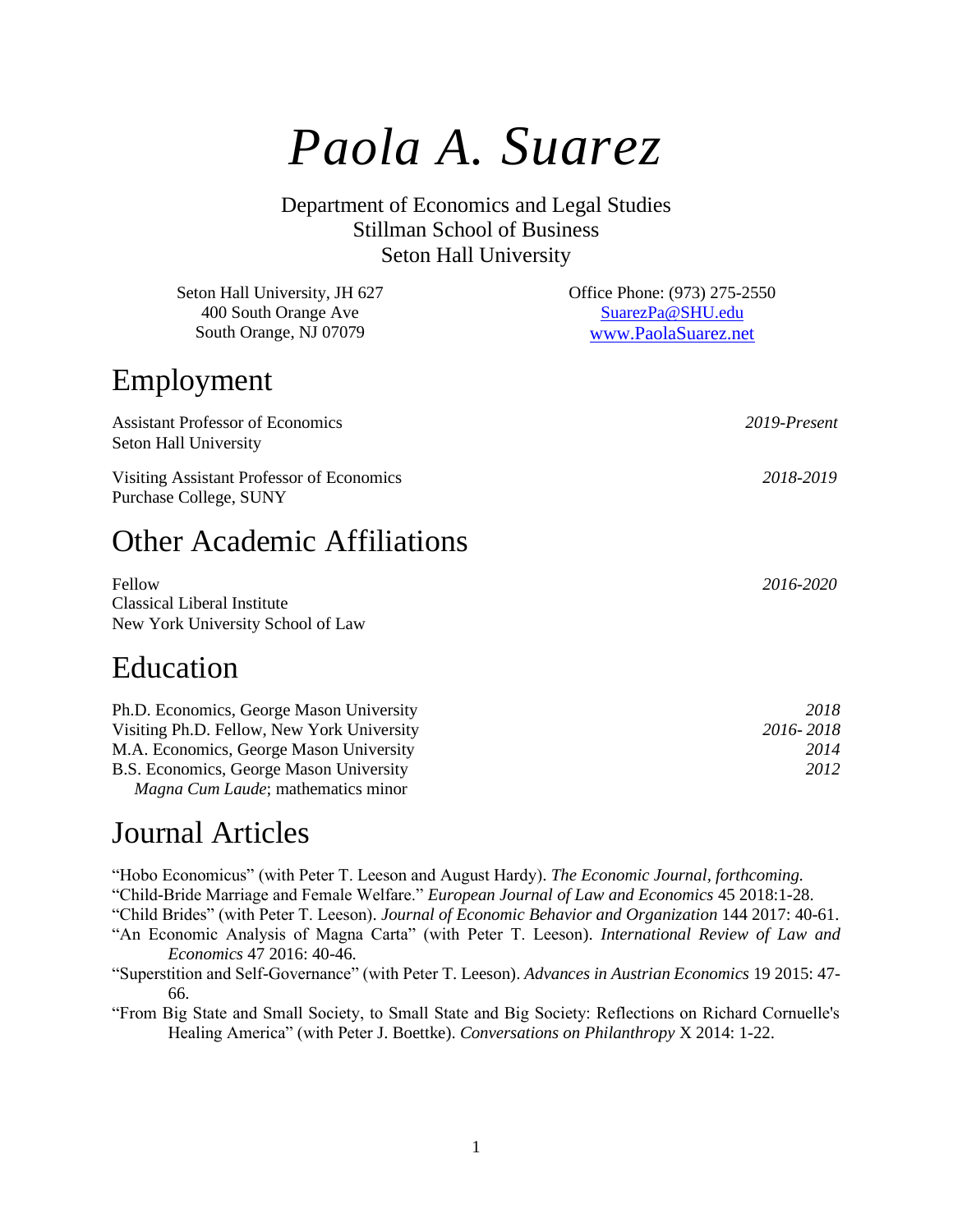#### Working Papers

"Beggars as rational choosers" (with Peter T. Leeson and August Hardy) *under review* "Child-bride marriage and fetal-sexing technology"

"Technology startups and industry specific regulations" (with Liya Palagashvili)

"Work characteristics of independent vs. traditional work" (with Liya Palagashvili and Clara Jace)

"Women in the Gig Economy" (with Liya Palagashvili and Clara Jace)

#### Work in Progress

"The economics of high-end restaurants" (with Ennio Piano) "Conflict-embedded institutions: The medieval Marital Duel"

## Awards and Fellowships

| Classical Liberal Institute Fellowship, New York University School of Law            | 2016-2020  |
|--------------------------------------------------------------------------------------|------------|
| Visiting Ph.D. Student Fellowship, New York University                               | 2016-2018  |
| Dissertation Fellowship, Mercatus Center                                             | 2016-2018  |
| Humane Studies Fellowship, Institute for Humane Studies                              | 2016-2018  |
| Summer Graduate Research Fellowship, Institute for Humane Studies                    | 2016       |
| Oloffson Weaver Family Fellowship, George Mason University Economics Department      | 2015-2017  |
| Graduate Fellowship, F.A. Hayek Program for Advanced Study in Philosophy, Politics,  | 2015-2017  |
| and Economics, Mercatus Center                                                       |            |
| Graduate Student Summer Research Fellowship, Mercatus Center                         | 2015-2017  |
| Young Scholar Award, Association for Private Enterprise Education                    | 2015, 2016 |
| Ph.D. Fellowship, Mercatus Center                                                    | 2014-2016  |
| Thomas W. Smith Fellowship, Institute for Humane Studies                             | 2014-2015  |
| Richard Cornuelle Fellowship, George Mason University Economics Department           | 2013-2014  |
| Graduate Research Assistant, George Mason University Economics Department            | 2013-2014  |
| McMeekin Fellowship, Institute for Humane Studies                                    | 2013-2014  |
| Outstanding Academic Achievement Award, George Mason University Economics Department | 2012       |
| Thomas Sowell Scholarship, George Mason University Economics Department              | 2011-2012  |
| Bishop Book Fund Scholarship, George Mason University                                | 2010-2011  |
| Thomas Sowell Scholarship, George Mason University Economics Department              | 2009-2010  |
| Dean's List, George Mason University                                                 | 2009-2012  |
| Hispanic College Fund Scholarship                                                    | 2009-2013  |
| First Place Outstanding Individual Score, Adam Smith (Advanced Placement) Division,  | 2008       |
| Economics Challenge by the Virginia Council on Economic Education                    |            |

## Teaching

*Purchase College, SUNY:*

| Seton Hall University:                      |           |
|---------------------------------------------|-----------|
| Principles of Economics II (Macroeconomics) | 2019-2021 |
| Economic Development and Cultural Change    | 2020-2021 |
| Intermediate Macroeconomic Analysis         | 2021      |
|                                             |           |

Macroeconomic Theory I *Spring 2019* Macroeconomic Theory II *Fall 2018, Spring 2019*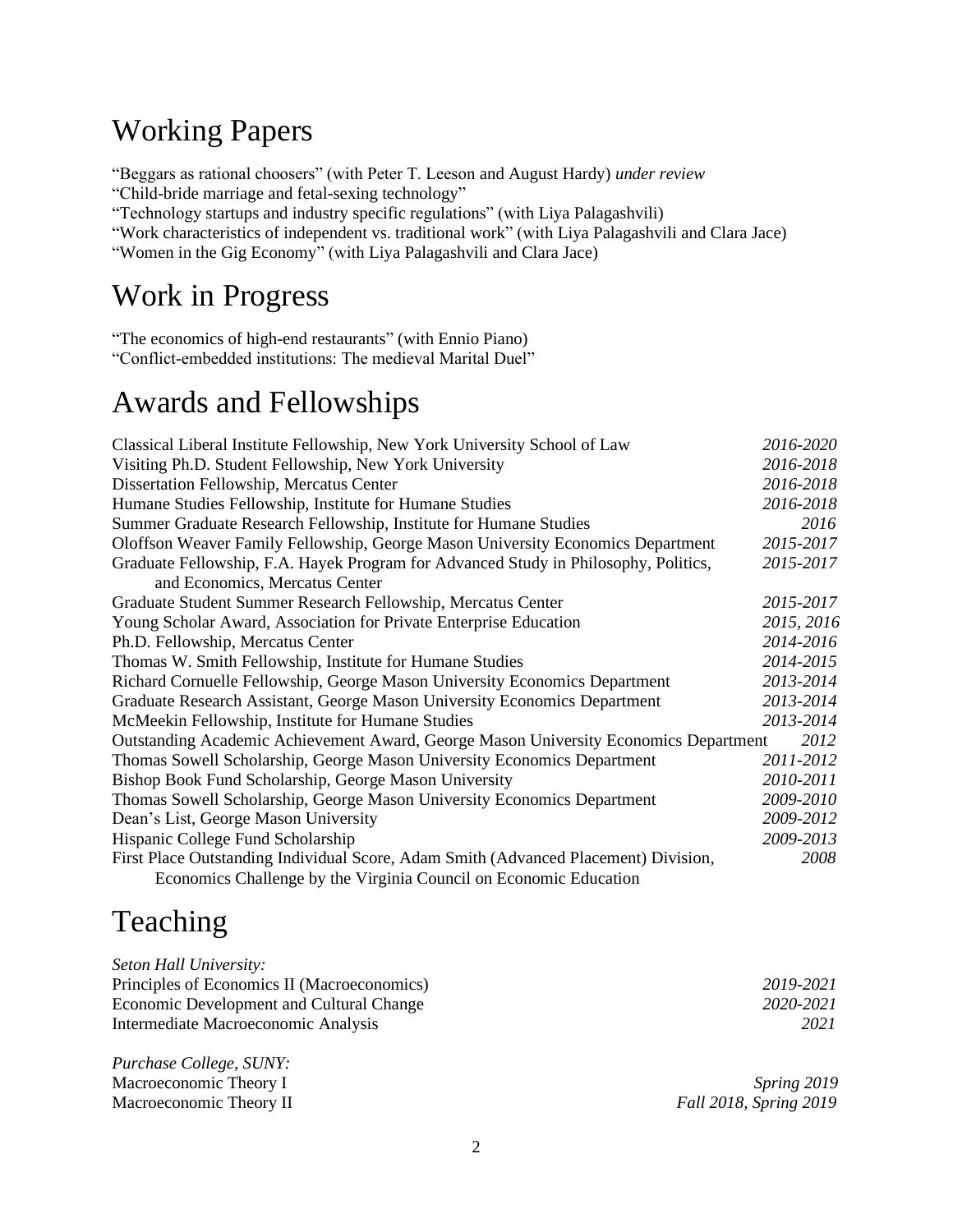| Econometrics                  | <i>Fall</i> 2018       |
|-------------------------------|------------------------|
| <b>Gender Economics</b>       | <i>Fall</i> 2018       |
| Senior Thesis Advisor         | Fall 2018, Spring 2019 |
| George Mason University:      |                        |
| Economics of Developing Areas | Spring 2016            |
| Intermediate Macroeconomics   | Fall 2015              |

Intermediate Microeconomics *Fall 2014*

# Conferences, Seminars, and Presentations

#### Professional Conferences

| Association for Private Enterprise Education Conference. Las Vegas, NV (cancelled) | 2020 |
|------------------------------------------------------------------------------------|------|
| Presenter, "Startups Technology and Regulation" (with Liya Palagashvili)           |      |
| Southern Economic Association Conference. Fort Lauderdale, FL                      | 2019 |
| Presenter, "Child-Bride Marriage and Fetal-Sexing Technology"                      |      |
| Association for Private Enterprise Education Conference. Las Vegas, NV             | 2018 |
| Presenter, "Child-Bride Marriage and Female Welfare"                               |      |
| Public Choice Conference. Charleston, SC                                           | 2018 |
| Presenter, "Child-Bride Marriage and Female Welfare"                               |      |
| Southern Economic Association Conference. Tampa, FL                                | 2017 |
| Presenter, "Child-Bride Marriage and Female Welfare"                               |      |
| Association for Private Enterprise Education Conference. Lahaina, HI               | 2017 |
| Presenter, "Child-Bride Marriage and Female Welfare"                               |      |
| Public Choice Conference. New Orleans, LA                                          | 2017 |
| Presenter, "Child-Bride Marriage and Female Welfare"                               |      |
| Southern Economic Association Conference. Washington, DC                           | 2016 |
| Presenter, "Child-Bride Marriage and Female Welfare"                               |      |
| AEA Summer Mentoring Pipeline Conference. East Lansing, MI                         | 2016 |
| Presenter, "Child Brides"                                                          |      |
| Association for Private Enterprise Education Conference. Las Vegas, NV             | 2016 |
| Presenter, "Child-Bride Marriage and Female Welfare"                               |      |
| Presenter, "Superstition and Self-Governance"                                      |      |
| Public Choice Conference. Fort Lauderdale, FL                                      | 2016 |
| Presenter, "Child Brides"                                                          |      |
| Southern Economic Association Conference. New Orleans, LA                          | 2015 |
| Presenter, "Child Brides"                                                          |      |
| Association for Private Enterprise Education Conference. Cancun, MX                | 2015 |
| Presenter, "Child Brides"                                                          |      |
| Public Choice Conference. San Antonio, TX                                          | 2015 |
| Chair, Crime and Vice                                                              |      |
| Presenter, "Child Brides"                                                          |      |
| Southern Economic Association Conference. Atlanta, GA                              | 2014 |
| Presenter, "Child Brides"                                                          |      |
| Association for Private Enterprise Education Conference. Las Vegas, NV             | 2014 |
| Chair, Law and Economics.                                                          |      |
| Presenter, "Child Brides"                                                          |      |
| Public Choice Conference. Charleston, NC                                           | 2014 |
| Presenter, "Child Brides"                                                          |      |
| Southern Economic Association Conference. Tampa, FL                                | 2013 |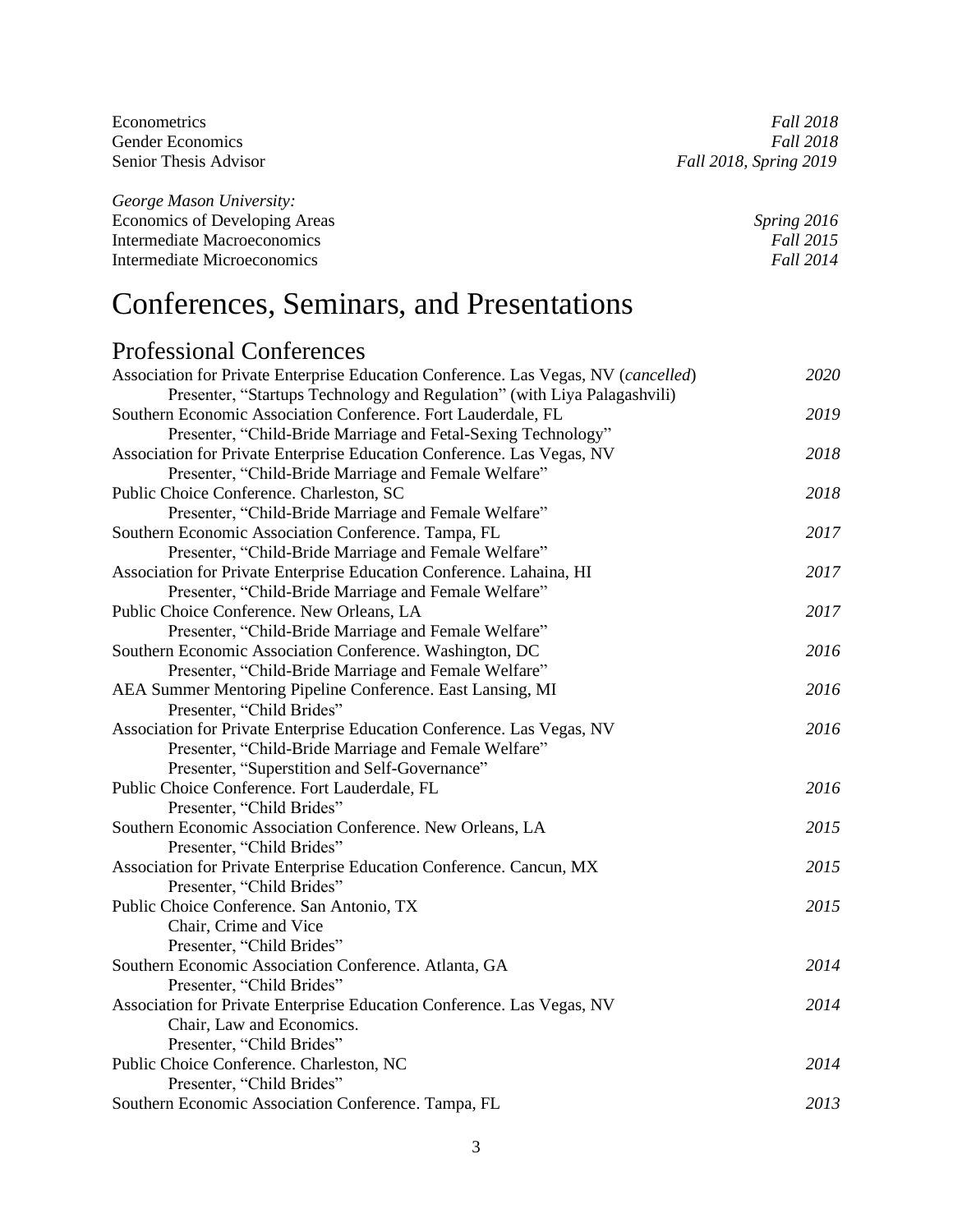#### Attendee

#### Invited Presentations

| The Future of Flexible Work is Female<br>Webinar hosted by Uber                                                                    | 2021      |
|------------------------------------------------------------------------------------------------------------------------------------|-----------|
| "Female participation in independent work" (with Liya Palagashvili)                                                                |           |
| 16th Annual Fall Ethics Symposium: Ethics and the City (online)                                                                    | 2021      |
| Center for Practical and Professional Ethics, Sacramento State University                                                          |           |
| "Female participation in independent work" (with Liya Palagashvili)                                                                |           |
| Political Economy Research Institute (PERI) Online Research Workshop                                                               | 2020      |
| Middle Tennessee State University. Murfreesboro, TN                                                                                |           |
| "Work characteristics of independent vs. traditional work" (with Liya Palagashvili and Clara<br>Jace)                              |           |
| Barriers to Economic Opportunity for the Next Generation                                                                           | 2020      |
| Seminar hosted by the Institute for Humane Studies and the Center for Growth and Opportunity                                       |           |
| "Women, Transaction Costs, and the Gig Economy" (with Liya Palagashvili)                                                           |           |
| The Changing Nature of Work and the Economics of Employment in the $21^{st}$ Century                                               | 2019      |
| Journal of Law, Economics, and Policy 16th Annual Symposium at GMU Law School                                                      |           |
| "Women in the Gig Economy: Impact of Independent Contracting Opportunities                                                         |           |
| on Female Labor Force Participation" (with Liya Palagashvili)                                                                      |           |
| Symposium on the Boundaries of Economics                                                                                           | 2019      |
| Kennesaw State University. Kennesaw, GA                                                                                            |           |
| "Child-Bride Marriage in the Developing World"                                                                                     |           |
| Loyola University New Orleans Economics Club. New Orleans, LA                                                                      | 2017      |
| "Child Brides"                                                                                                                     |           |
| NYU Colloquium on Market Institutions & Economic Processes, New York, NY<br>"Child-Bride Marriage and Female Welfare"              | 2016      |
| 800 Years of the Magna Carta at NYU School of Law, New York, NY                                                                    | 2015      |
| "An Economic Analysis of Magna Carta" (with Peter T. Leeson)                                                                       |           |
| Institute for Humane Studies Graduate Student Research Colloquium, Arlington, VA                                                   | 2015      |
| "Child-Bride Marriage and Female Welfare"                                                                                          |           |
| Institute for Humane Studies Graduate Student Research Colloquium, Fairfax, VA                                                     | 2013      |
| "Child Brides"                                                                                                                     |           |
| <b>Invited Seminars</b>                                                                                                            |           |
| Sound Money, Free Banking, and Private Governance Conference. American Institute for<br>Economic Research, Great Barrington, MA    | 2017      |
| Exploraciones sobre la Libertad. Universidad Francisco Marroquin, Guatemala                                                        | 2017      |
| NBER Summer Institute Development Workshop. Cambridge, MA                                                                          | 2016      |
| NBER Summer Institute Children's Workshop. Cambridge, MA                                                                           | 2016      |
| Advanced Austrian Seminar. Mercatus Center, George Mason University                                                                | 2015      |
| Classical Liberalism in Contemporary Political Philosophy Colloquium. Mercatus Center,<br>George Mason University and Liberty Fund | 2015      |
| Applied Research in the PPE Framework. Mercatus Center, George Mason University                                                    | 2015      |
| Liberty Fund Advanced Topics in Liberty: Growth of Government, Arlington, VA                                                       | 2015      |
| Liberty & Leviathan Summer Seminar: Policy from a Libertarian Perspective.                                                         | 2010      |
| Institute for Humane Studies, Washington, DC                                                                                       |           |
| Economics Society Member. George Mason University                                                                                  | 2008-2012 |
|                                                                                                                                    |           |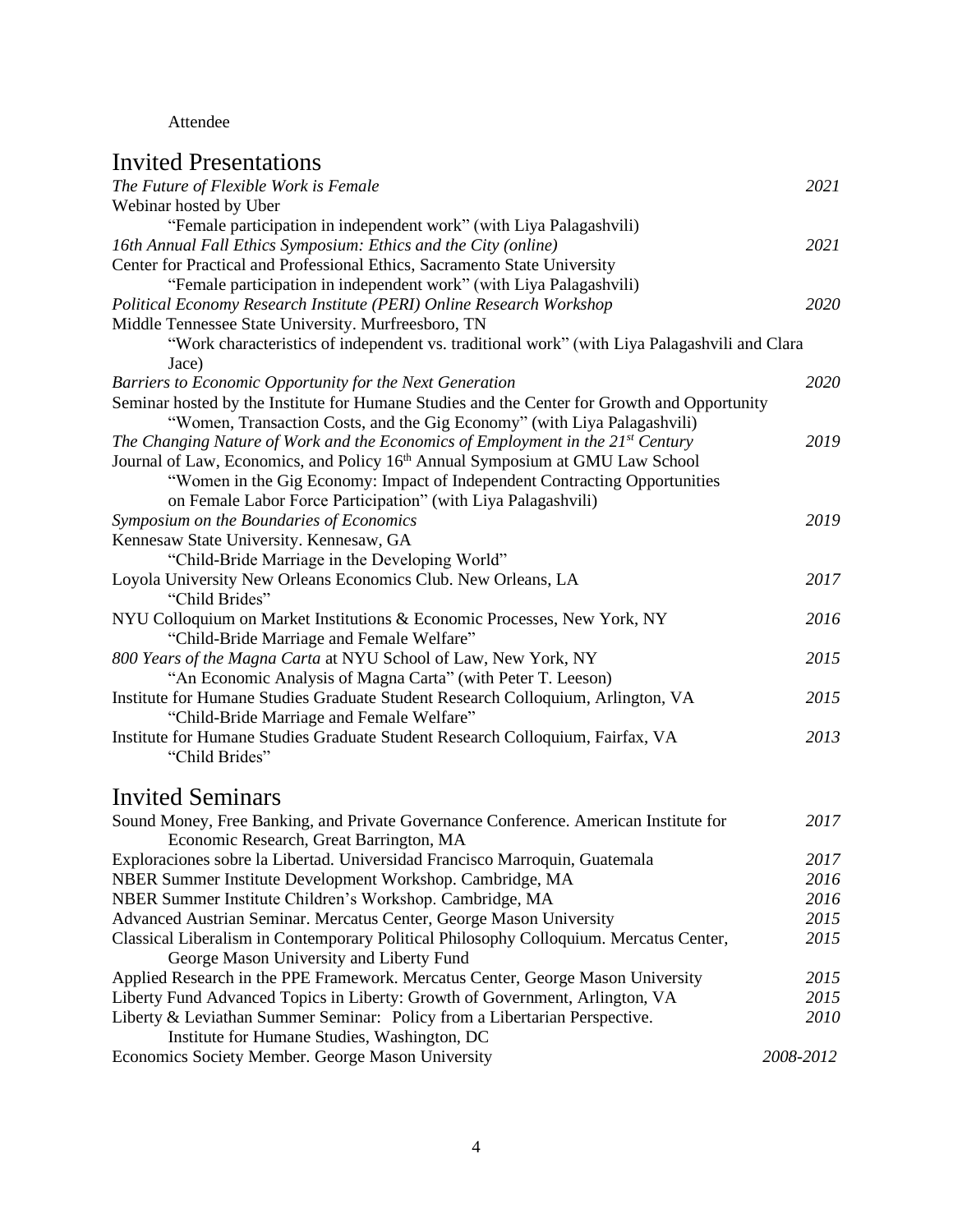#### Referee Service

European Journal of Law and Economics; Journal of Economic Behavior and Organization; Journal of Institutional Economics; Journal of Private Enterprise.

#### Professional Associations

| <b>American Economic Association</b>              | 2018-2020    |
|---------------------------------------------------|--------------|
| American Economic Association Mentoring Program   | 2013-Present |
| Association of Private Enterprise Education       | 2014-2019    |
| <b>Public Choice Society</b>                      | 2014-2018    |
| Society for the Development of Austrian Economics | 2013-2019    |
| Southern Economic Association                     | 2013-2019    |

#### Background

Citizenship: United States of America Birth place: La Paz, Bolivia Birth date: March 16, 1989 Languages: English (native); Spanish (native)

#### References

Peter T. Leeson [Dissertation Chair] Duncan Black Professor of Economics and Law Department of Economics George Mason University, MS 3G4 Fairfax, VA 22030 [PLeeson@gmu.edu](mailto:PLeeson@gmu.edu)

Peter J. Boettke University Professor of Economics and Philosophy Department of Economics George Mason University, MS 3G4 Fairfax, VA 22030 [PBoettke@gmu.edu](mailto:PBoettke@gmu.edu)

Christopher J. Coyne Director of Graduate Programs Department of Economics George Mason University, MS 3G4 Fairfax, VA 22030 [CCoyne3@gmu.edu](mailto:CCoyne3@gmu.edu)

Sanford Ikeda Professor of Economics and Board of Study Coordinator Department of Economics Purchase College, SUNY